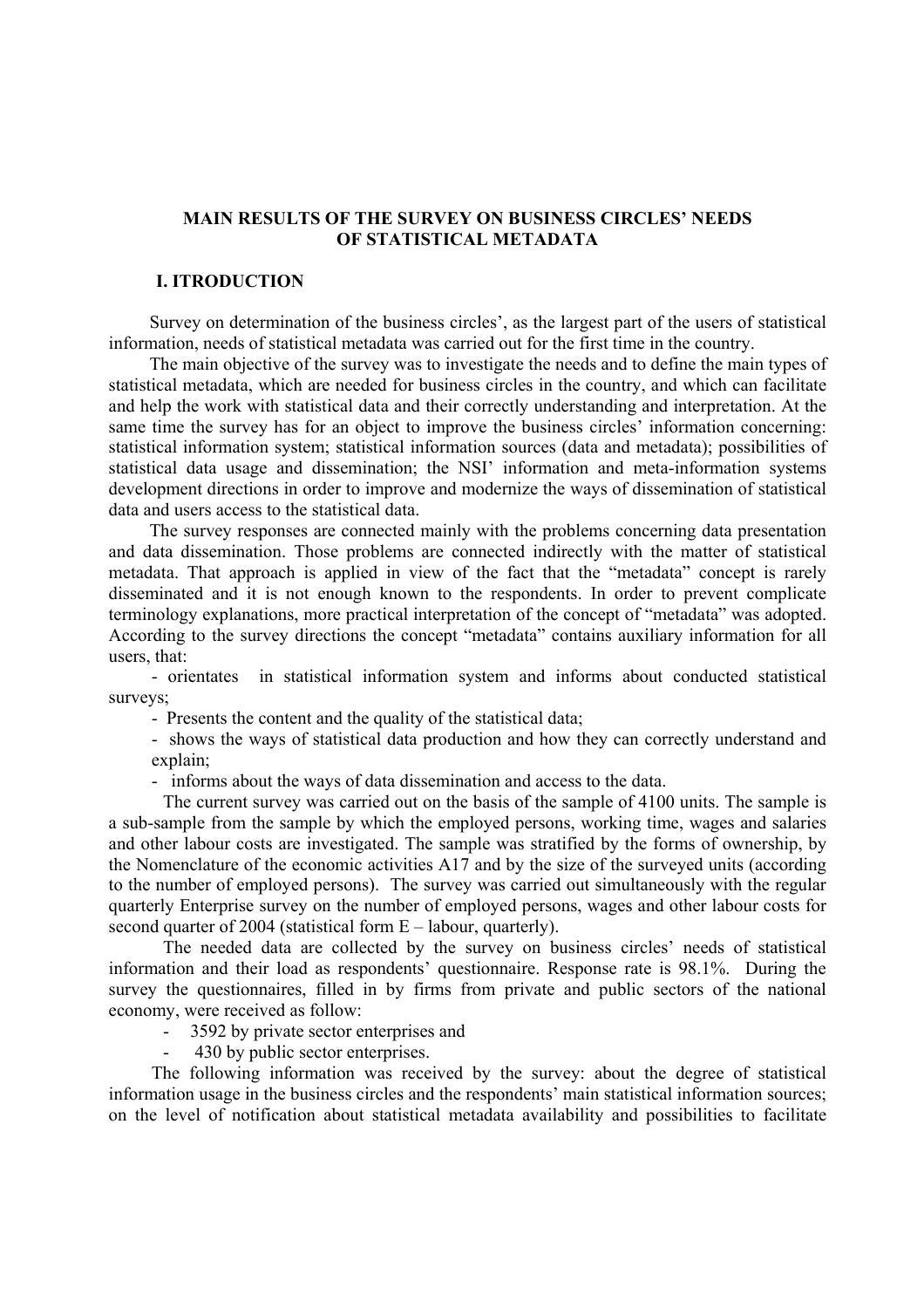users' activities by application of new methods and means for statistical information providing and dissemination; on the basis groups of statistical data, for which instructions and explanations by "metadata" are needed; on the suitable forms and means for statistical data and metadata providing and other.

#### **ІІ. MAIN RESULTS**

#### **1. Statistical information usage and main sources of statistical data**

1.1 The results of the survey present that the statistical information is used in the activities of large part of business circles (67.2%) in the country as dominant frequency of statistical information usage is "Rarely" – approximately for the half of interviewed units (46.9%). (Fig.1).



*Fig.1. Structure of interviewed enterprises' responses to the question "Is the statistical information in use in your organization (enterprise)?"(Total and by forms of ownership)*

Do not utilize statistical information in 32.8% of the enterprises as the rate of the firms is higher in the private sector (33.5%) in comparison with the public sector (27.0%).

 Only 4.9% of the enterprises in the public sector answer that they use statistical information very often. 1.8 % of the private sector's respondents indicate the answer "Very often". The firms' estimates in both sectors – public and private – are approximately equal for the answer "Rarely", indicated in 46.5% of the interviewed units in the public sector and in 47.0% оf the private sector's firms.

1.2. Answering the question " Which of the following reasons have influence on statistical information usage in negative terms in your enterprise (firm)?" about the half of the interviewed enterprises (46.5%) is indicated that " the lack of acquired habit to work with statistical data" is an important reason. More then 1/3 оf the respondents are indicated answer "not need to use statistical data in our activity". A small part of the respondents (17.4%) consider that they "can not find needed statistical information suitable to their activity". At the same time 18.7% of the respondents are indicated "distrust in reliability of statistical information" as a reason negatively influenced on statistical information usage in their organization (firm).

In the answer "Other" as reasons negatively worked on statistical information usage, the respondents are indicated the lack of statistical knowledge; poor qualification; lack of time; lack of financial resources to buy needed equipment.

1.3. More then half of the respondents in business circles indicate that they use "Often" or "Rarely" Iternet (60.7%) as main source of statistical information. Considerably less part of the respondents (37.4%) are indicated that they use in their practice the NSI' publications and issues (see Table 1). The NSI' information services are used by 38.4% оf the respondents in different degree.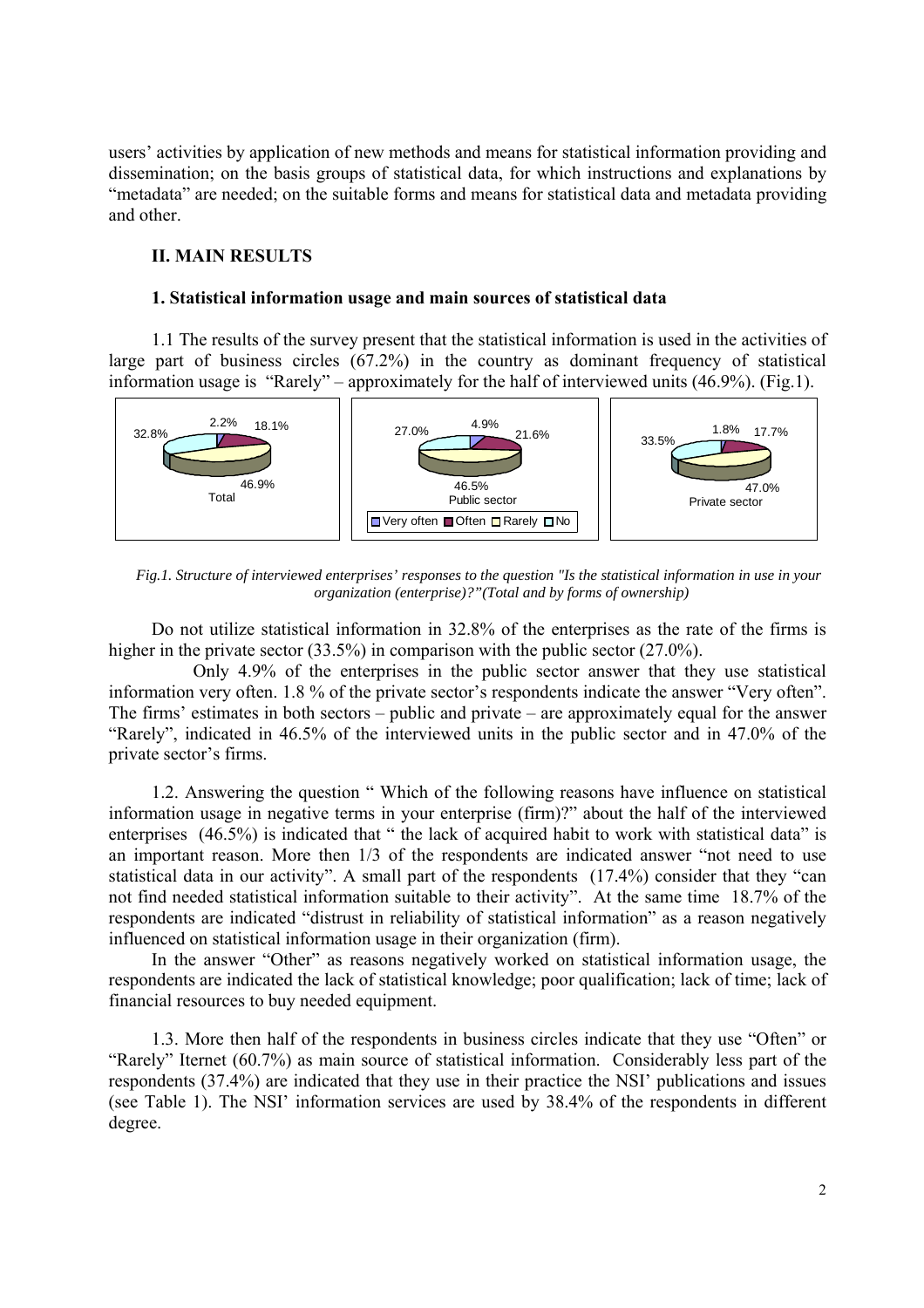In the answer "Other" the respondents indicate that they find desired statistical information in specially publications, branch bulletins, from the NSI by phone, by information agencies and other.

Тable 1

|      | Sources                                        | Responses<br>Responsed |                            | Often          | Rarely         | Don't use      |
|------|------------------------------------------------|------------------------|----------------------------|----------------|----------------|----------------|
| Code |                                                | N                      | Structure<br>$\frac{1}{2}$ | Rate<br>$(\%)$ | Rate<br>$(\%)$ | Rate<br>$(\%)$ |
| A    | Internet                                       | 2953                   | 100.0                      | 33.6           | 27.1           | 39.3           |
| B    | The NSI' information services                  | 2740                   | 100.0                      | 6.9            | 31.5           | 61.6           |
| C    | The NSI' publications                          | 2717                   | 100.0                      | 8.0            | 29.4           | 62.6           |
| D    | organizations'<br>statistical<br>International |                        |                            |                |                |                |
|      | publications                                   | 2613                   | 100.0                      | 2.6            | 12.3           | 85.1           |

Distribution of the interviewed units' answers of the question "Which of the sources listed below were used by you to find needed statistical information?"

The dominant part of the respondents (62.8%), which use Internet as source of information in their activity, are indicated that they receive ("Often" or "Rarely") statistical data by the NSI' web site (www.NSI.bg). Other Internet web sites like www.noi.bg (74.9%); www.minfin.government.bg (55.5%), www.portal.government.bg (44%), www.bnb.bg (43.0%) and www.Stat.bg (25.7%) are used for statistical data obtaining.

The level of knowledge (of the respondents) of the basis data and metadata included in the NSI web site is investigated by the question "Do you know that you can find in the NSI web site the following information?" (Table 2).

A little more  $\frac{1}{4}$  of the respondents are indicated that they know about the National classifications and nomenclatures (30.7%) and "Data on statistical surveys" (26.0%) included in the NSI web site.

Таble 2

| In the NST web site the following information |                                     |                        |        |        |        |           |  |  |
|-----------------------------------------------|-------------------------------------|------------------------|--------|--------|--------|-----------|--|--|
|                                               |                                     | Responses<br>Responsed |        | Yes    | No     | Don't use |  |  |
| Code                                          |                                     | Structure<br>N         |        | Rate   | Rate   | Rate      |  |  |
|                                               |                                     |                        | $(\%)$ | $(\%)$ | $(\%)$ | $(\%)$    |  |  |
| A                                             | National Programme for              |                        |        |        |        |           |  |  |
|                                               | <b>Statistical Surveys</b>          | 3892                   | 100.0  | 19.2   | 20.0   | 60.8      |  |  |
| B                                             | Calendar of the statistical surveys | 3850                   | 100.0  | 14.1   | 22.5   | 63.4      |  |  |
|                                               | List of the standard statistical    |                        |        |        |        |           |  |  |
| C                                             | indicators for which the data are   |                        |        |        |        |           |  |  |
|                                               | disseminated                        | 3855                   | 100.0  | 19.1   | 21.3   | 59.6      |  |  |
| D                                             | Data on statistical surveys         | 3865                   | 100.0  | 26.0   | 16.9   | 57.1      |  |  |
| E                                             | Statistical surveys' methodologies  | 3840                   | 100.0  | 13.7   | 22.9   | 63.4      |  |  |
| F                                             | National classifications and        |                        |        |        |        |           |  |  |
|                                               | nomenclatures                       | 3884                   | 100.0  | 30.7   | 17.3   | 52.0      |  |  |
| G                                             | Catalogue of the NSI' statistical   |                        |        |        |        |           |  |  |
|                                               | surveys and publications            | 3828                   | 100.0  | 18.4   | 21.4   | 60.2      |  |  |

Distribution of the interviewed units' answers of the question "Do you know that you can find in the NSI web site the following information.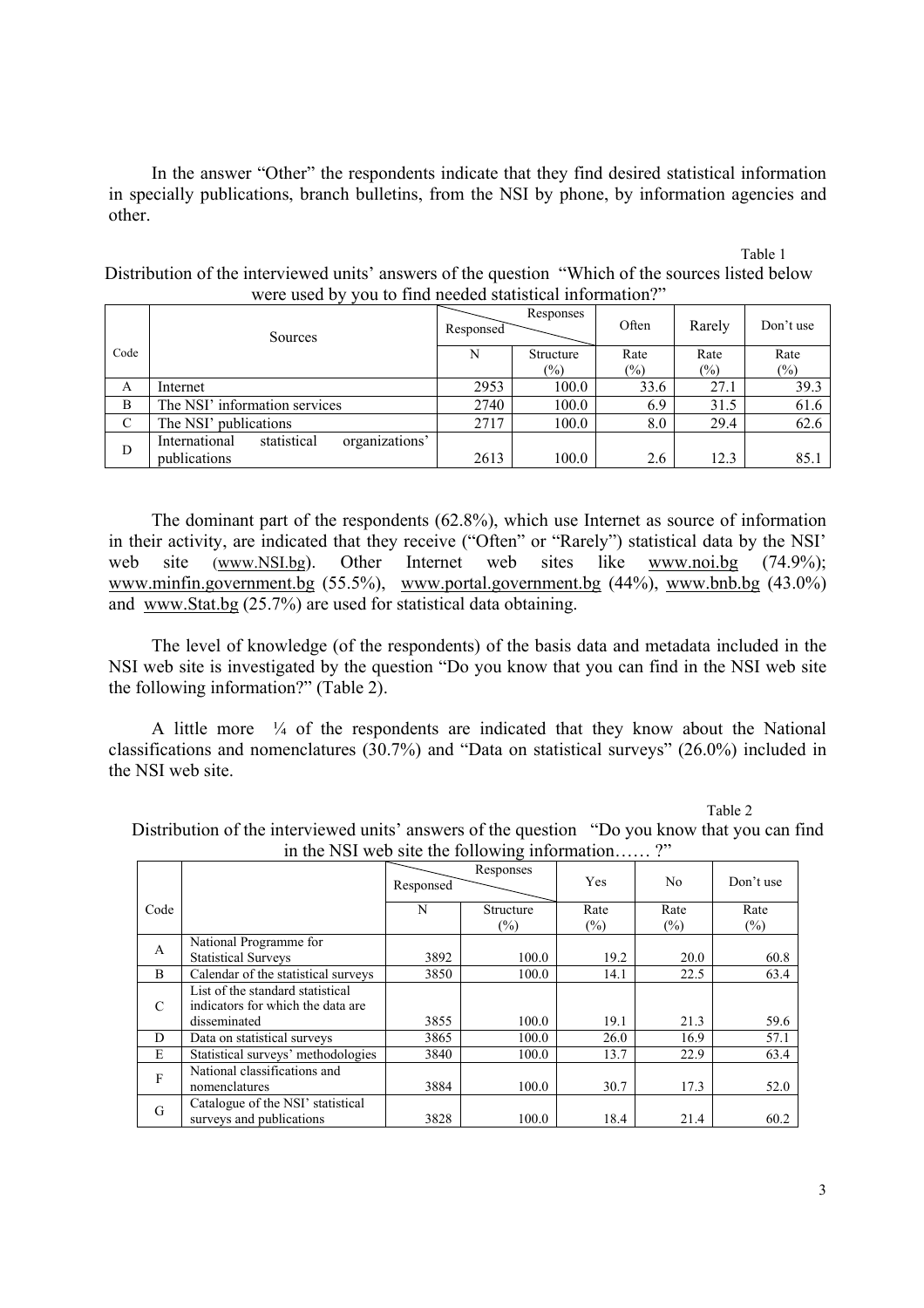It makes an impression that almost 1/2 of the respondents used the statistical information in their practice are declared that they didn't know before conduction of the survey (answer "No") that they can find in the NSI' web site the National Programme for Statistical Surveys, Calendar of the statistical surveys, Statistical surveys' methodologies, Catalogue of the NSI' publications and List of the standard statistical indicators for which the data are disseminated.

### **2. Concerning the time while the respondents are working with statistical information and the business circles' need of methodological explanations and instructions**

2.1. In accordance with the respondents' opinion least part of the time is separated to "clarify the statistical methodology". More then 2/3 of the respondents indicate that they have no time to "clarify the statistical methodology". Only 3.3% of all respondents answer that they use "Large part" of their time for this purpose (Table. 3). Table 3

Distribution of the interviewed units' answers of the question "Which part of the time during the work with statistical information is separated for the activities listed below in your firm?"

| Code         | Activities                                              | Responses<br>Responsed |                     | Large<br>part  | Small<br>part  | No time        |
|--------------|---------------------------------------------------------|------------------------|---------------------|----------------|----------------|----------------|
|              |                                                         | N                      | Structure<br>$(\%)$ | Rate<br>$(\%)$ | Rate<br>$(\%)$ | Rate<br>$(\%)$ |
| $\mathbf{A}$ | Searching and collection of<br>information              | 3108                   | 100.0               | 11.2           | 52.2           | 36.6           |
| B            | Orientation in the information sources                  | 3042                   | 100.0               | 5.2            | 39.4           | 55.4           |
| C            | Information (Data) processing                           | 3079                   | 100.0               | 12.0           | 43.9           | 44.1           |
| D            | Clarification of the statistical<br>methodology         | 3023                   | 100.0               | 3.3            | 26.9           | 69.8           |
| E            | Specification of the statistical<br>indicators' content | 2927                   | 100.0               | 5.6            | 34.3           | 60.1           |

 36.6% of the respondents not separate time for "Searching and collection of information" . At the same time 11.2% of interviewed units consider that they devote "Large part" of their attention to this activity in their enterprises and 52.2% - "Small part" of time.

As "Other" activities for which the time is devoted the respondents determine the time for comparative analysis and coordination of the information from different sources.

2.2. More then 1/3 of the respondents answer that during their work with statistical information they use in different degree ("Often" or "Rarely") methodological explanations and instructions in the areas listed below (Table 4).

Тable 4

Distribution of the interviewed units' answers of the question " Is it necessary to use methodological explanations and instructions in the areas listed below during your work with statistical information?"

| Cod<br>e | Areas                                | Responsed | Responses        | Often  | Rarely | No     |
|----------|--------------------------------------|-----------|------------------|--------|--------|--------|
|          |                                      | N         | <b>Structure</b> | Rate   | Rate   | Rate   |
|          |                                      |           | $(\%)$           | $(\%)$ | (%)    | $(\%)$ |
| A        | Statistical surveys                  | 2921      | 100.0            | 5.3    | 24.9   | 69.8   |
| B        | Statistical indicators               | 2935      | 100.0            | 8.1    | 32.6   | 59.3   |
| C        | Statistical concepts and definitions | 2912      | 100.0            | 7.2    | 27.2   | 65.6   |
| D        | Classifications and nomenclatures    | 2950      | 100.0            | 11.2   | 31.4   | 57.4   |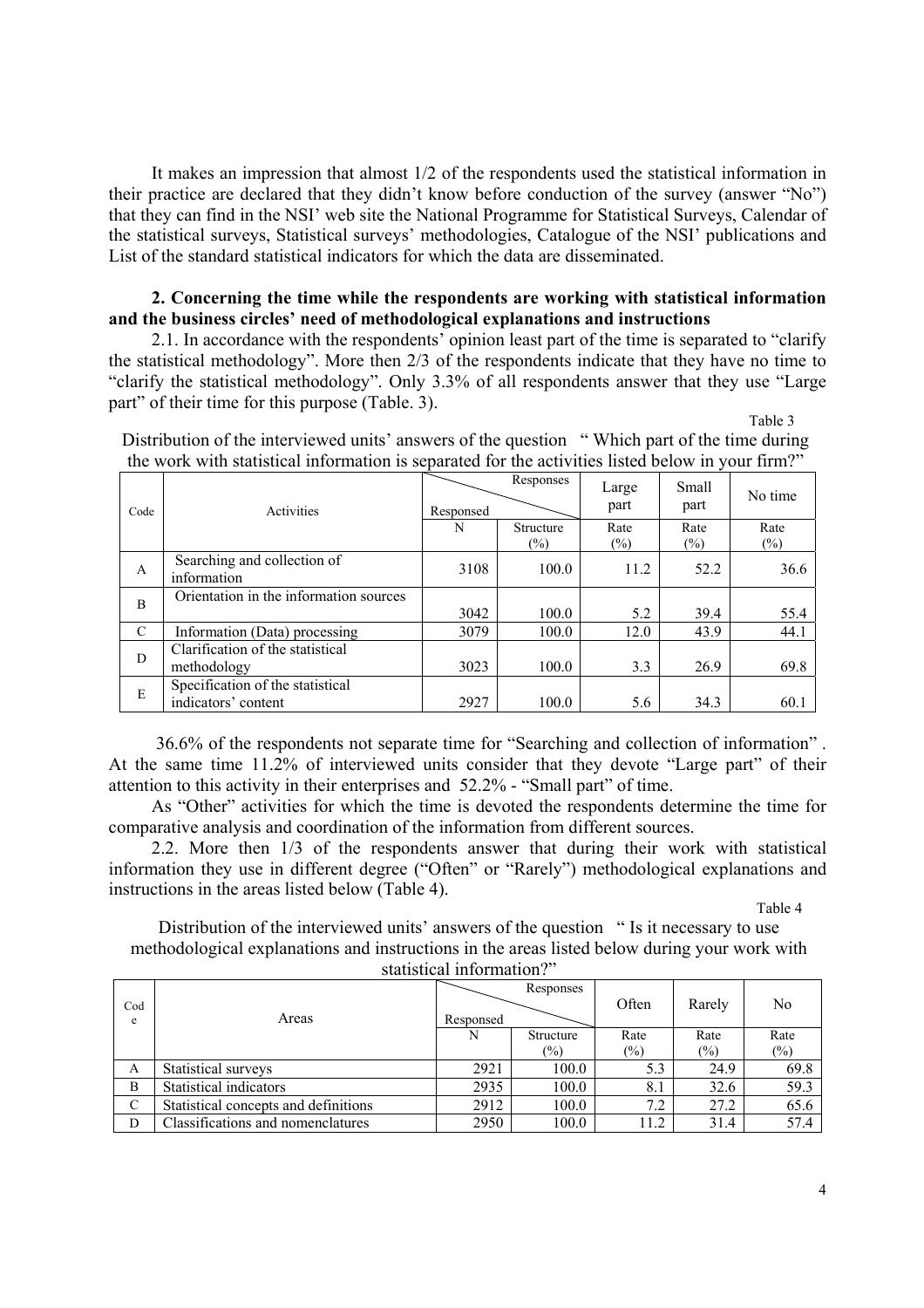| Ē<br>∸          | $\cdots$<br>comparability<br>Jata                                      | 2913 | 100.0 | -<br>U.         | 26.3                               | 00.U |
|-----------------|------------------------------------------------------------------------|------|-------|-----------------|------------------------------------|------|
| -               | $\sim$ 1<br>EU<br>`harmonization with<br>acts<br>legal<br>evel<br>- OT | 2880 | 100.0 |                 | $\epsilon$ $\alpha$<br><br>1 J . J | 80.1 |
| $\sqrt{ }$<br>◡ | Jata<br>data periodicity<br>timeliness and                             | 2886 | 00.0  | .0 <sub>1</sub> | 24.3                               | 66.7 |

2.3. Only 28% of the respondents are indicated negative answer ("No") the question "Do you meet difficulties with statistical indicators interpretation?" They consider that it is not difficult for them.

 45.1% of the respondents have problems during the statistical indicators explanation.. 6.5% of the interviewed units have problems "Always" and 38.6% - "Sometimes". At the same time 26.9% of the respondents are indicated the answer "Can not assess".

 2.4. Investigation of the respondents', users of statistical information, opinion on difficulties encountered during the statistical information usage, presents that the largest part of them are not met: "Discrepancies in the information" (59.2% of the respondents); "Very detailed information" (65.8%) and "Statistical data confidentiality" (69.9%). The respondents consider that they "Often" meet informative problems with: "Not illustrated statistical concepts and terms" (30.1% of the respondents); "Unclear contents and/or incompatibility of the indicators" (25.1%); "Lack / or incompleteness of methodological instructions" (28.2%); "Untimeliness obtaining of information"  $(19.9\%).$ 

# **3. Business circles' necessities of statistical metadata**

The survey results present that:

- 1. Large part of the respondents (55.0%) would like to have "A List of available data bases and access to them" as 27.3% of the respondents consider that this information is "A much needed" for them.
- 2. "Glossary of statistical terminology" is necessary to work with statistical data in accordance with the opinion of 51.5% of respondents. 22.9% of the respondents consider that it is "A much needed" for them.
- 3. "A description of statistical indicators and time series " is information, which is "A much needed" for 19.1% of the respondents. It is "Not so needed" for 30.8% of them. Approximately the same is the correlation of answers concerning the need of information on "The statistical surveys methodologies", "Statistical questionnaires and instruction for their filling in", "Data processing descriptions and descriptions of data presentation formats".
- 4. The answers of the dominant part of the respondents present that the following quality characteristics as "Completeness (coverage)", "Reliability", "Comparability", "Accessibility", "Timeliness" are very important for them. More then 1/4 of the respondents are indicated that these characteristics are of "Large" importance for their activity. The "reliability" of the information is defined as "Large" importance by the biggest part of the respondents - (43.8%). The levels of importance of another surveys characteristics are defined by the respondents as follow: "Accessibility"  $(35.3\%)$ , "Timeliness"  $(31.1\%)$ , "Comparability"  $(30.2\%)$ .

# **4. Informative and technical means for business circles work with statistical data facilitation**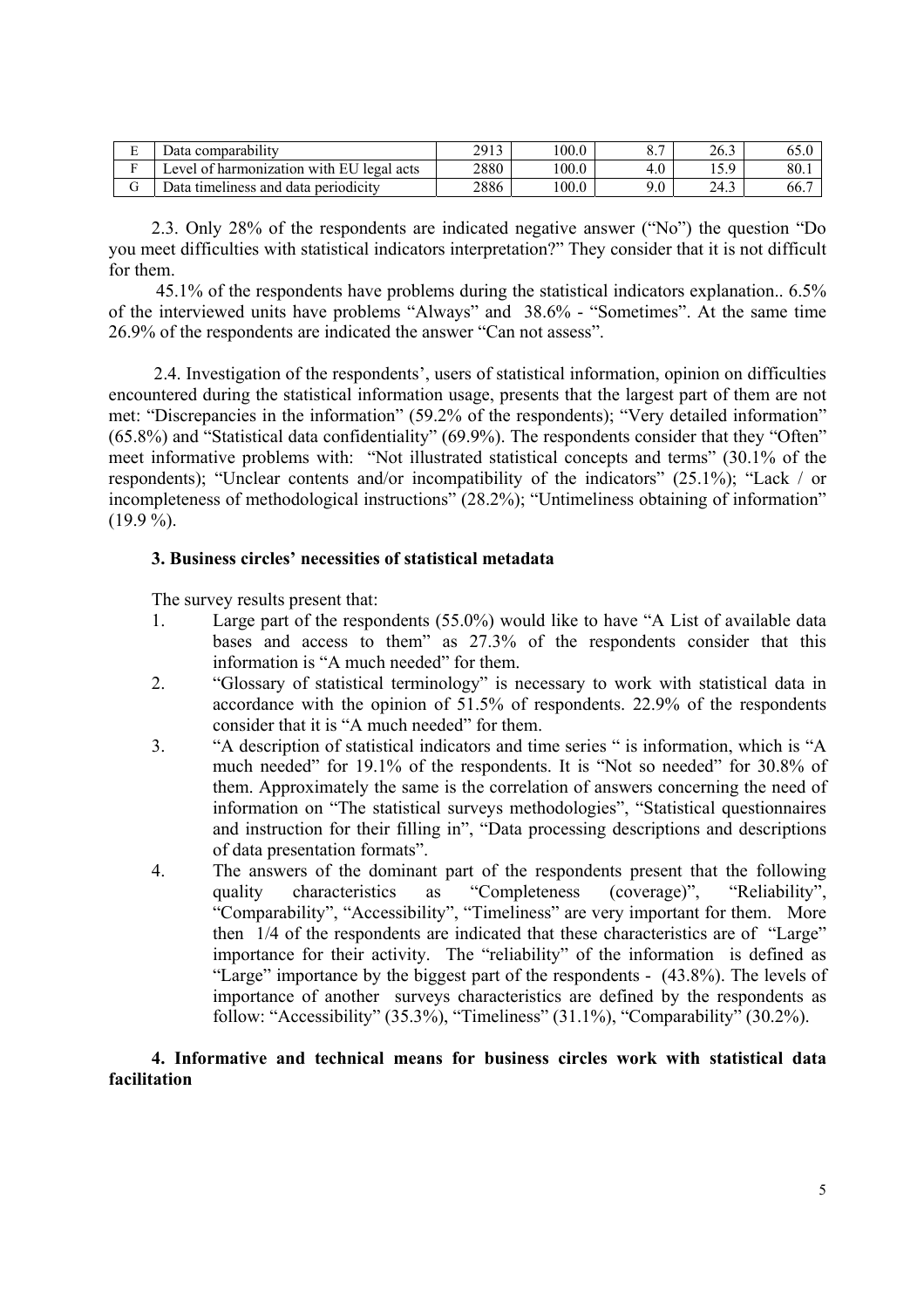4.1. "The glossary of statistical terms and concepts" is treated as mean that facilitate the work with statistical data by the largest part of the respondents (65.9%). 37.5% of the respondents are indicated the answer "Fully" and 28.4% оf them – the answer "Partially" (Table 5).

Table 5

Distribution of the interviewed units' answers of the question № 11 "Do you consider that availability of the following means and data bases will facilitate your work with statistical

|                |                                                            |           | Responses     |        |           |        |
|----------------|------------------------------------------------------------|-----------|---------------|--------|-----------|--------|
| Code           |                                                            |           |               | Fully  | Partially | No.    |
|                | Informative means                                          | Responded |               |        |           |        |
|                |                                                            | N         | Structure     | Rate   | Rate      | Rate   |
|                |                                                            |           | $\frac{1}{2}$ | $(\%)$ | $(\%)$    | $(\%)$ |
| A              | Glossary of statistical terms and concepts                 | 2774      | 100.0         | 37.5   | 28.4      | 34.1   |
| $\overline{B}$ | Information system with statistical indicators and time    |           |               |        |           |        |
|                | series                                                     | 2686      | 100.0         | 23.5   | 30.7      | 45.8   |
| $\mathcal{C}$  | Information system for statistical classifications and     |           |               |        |           |        |
|                | nomenclatures                                              | 2708      | 100.0         | 30.3   | 29.6      | 40.1   |
|                | Information system containing statistical                  |           |               |        |           |        |
| D              | instrumentarium (statistical questionnaires, instructions, |           |               |        |           |        |
|                | information, inquires)                                     | 2675      | 100.0         | 20.8   | 28.6      | 50.6   |
|                | Information searching system (statistical data searching   |           |               |        |           |        |
| E              | by key words, phrases ) on the basis of common             |           |               |        |           |        |
|                | national standards for electronic data exchange            | 2692      | 100.0         | 35.7   | 21.5      | 42.8   |
| F              | On-line access to the NSI data bases                       | 2680      | 100.0         | 37.9   | 21.4      | 40.7   |
| G              | On-line access to the NSI library                          | 2630      | 100.0         | 32.4   | 21.5      | 46.1   |

Smaller part of the respondents (59*.*9%) in comparison with previous case considers that their work with statistical data can be facilitated by availability of "Information system for statistical classifications and nomenclatures". For 30.3% of the interviewed units find that the level of facilitation is "Large".

In accordance with the opinion of 57.2% of interviewed enterprises their work with statistical data will be facilitated "Fully" or "Partially" by availability of "Information searching system (statistical data searching by key words, phrases …) on the basis of common national standards for electronic data exchange". Approximately the same part of the respondents (54.2%) answer that their work with statistical data will be facilitated by availability of "Information system with statistical indicators and time series". Smaller part of the respondents in comparison with previous case (49.4%) expresses the same opinion concerning availability of "Information" system containing statistical instrumentarium (statistical questionnaires, instructions, information, inquires…)".

About 3/5 of the respondents consider that their work with statistical data will be facilitated "Fully" or "Partially" by possibility of on-line access to the NSI data bases and to the NSI library.

 4.2. As "Other" means of facilitation the respondents indicate the databases with regional data by regions and districts and permanent sending of statistical data by e-mails.

### **5. Business circles opinion on the priorities of introducing of the information and technical means of access to statistical data and of statistical information dissemination**

5.1. In order to facilitate the access to the NSI statistical data ½ of the respondents find it necessary to introduce with first priority "Glossary of statistical terms and concepts", "On-line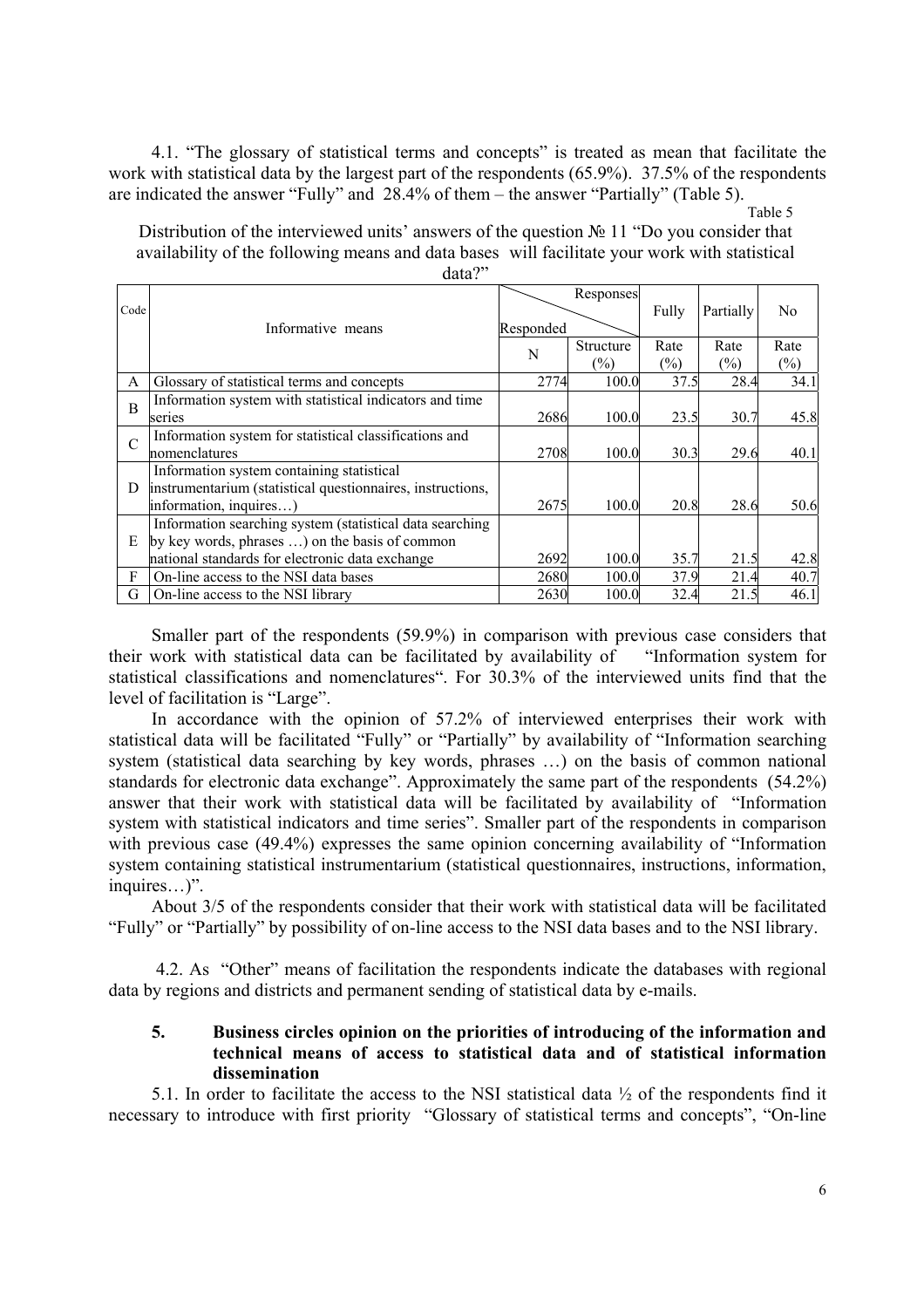access to the NSI data bases", "Information searching system (statistical data searching by key words, phrases …) on the basis of used common national standards for electronic data exchange", "Information system for statistical classifications and nomenclatures" and "On-line access to the NSI library".

5.2. The rate of the respondents, which consider that the NSI must introduce "Immediately" on-line access to the NSI databases, is large - (32.2%). The same is the respondents' opinion of on-line access to the NSI library (27.1%) and of information searching system (31.1%).

More then  $1/4$  of the respondents (27.6%) find that with first priority and "Immediately" must be introduced the "Glossary of statistical terms and concepts" and 28.0% of them consider that it can be introduced "Later on". (Fig. 2).



 *Fig.2. Rate of the firms answers "Immediately" or "Later on" the question "In your opinion what is the priority of introducing in the NSI the means and data bases listed bellow to facilitate your access to statistical information?"* 

 5.3. The business circles respondents give preferences to the following technical means for obtaining the statistical information: printed documents, e-mail, diskettes, on-line and CD. The obtaining of statistical information as printed documents is more preference form in business circles in comparison with on-line services and diskettes or CD yet.

5.4. The respondents' preferences for usage of modern means of official statistical data obtaining (by e-mail or on-line) are determined in considerable degree by the level of ICT development of the business circles in the country.

In accordance with the survey results in 79.6% of the firms exist working places equipped with PCs. 41.2% of the respondents indicate that local communication networks are built in their organization. 50.5% of them use e-mail and 59.2% - Internet.

The proportion of the respondents answers, distributed by forms of ownership, presents that in comparison with the public sector, working places equipped with PCs exist in the greater part of the private sector firms (80.2%). 60.0% of them have connection with Internet and 51.4% use email. (Fig. 3).